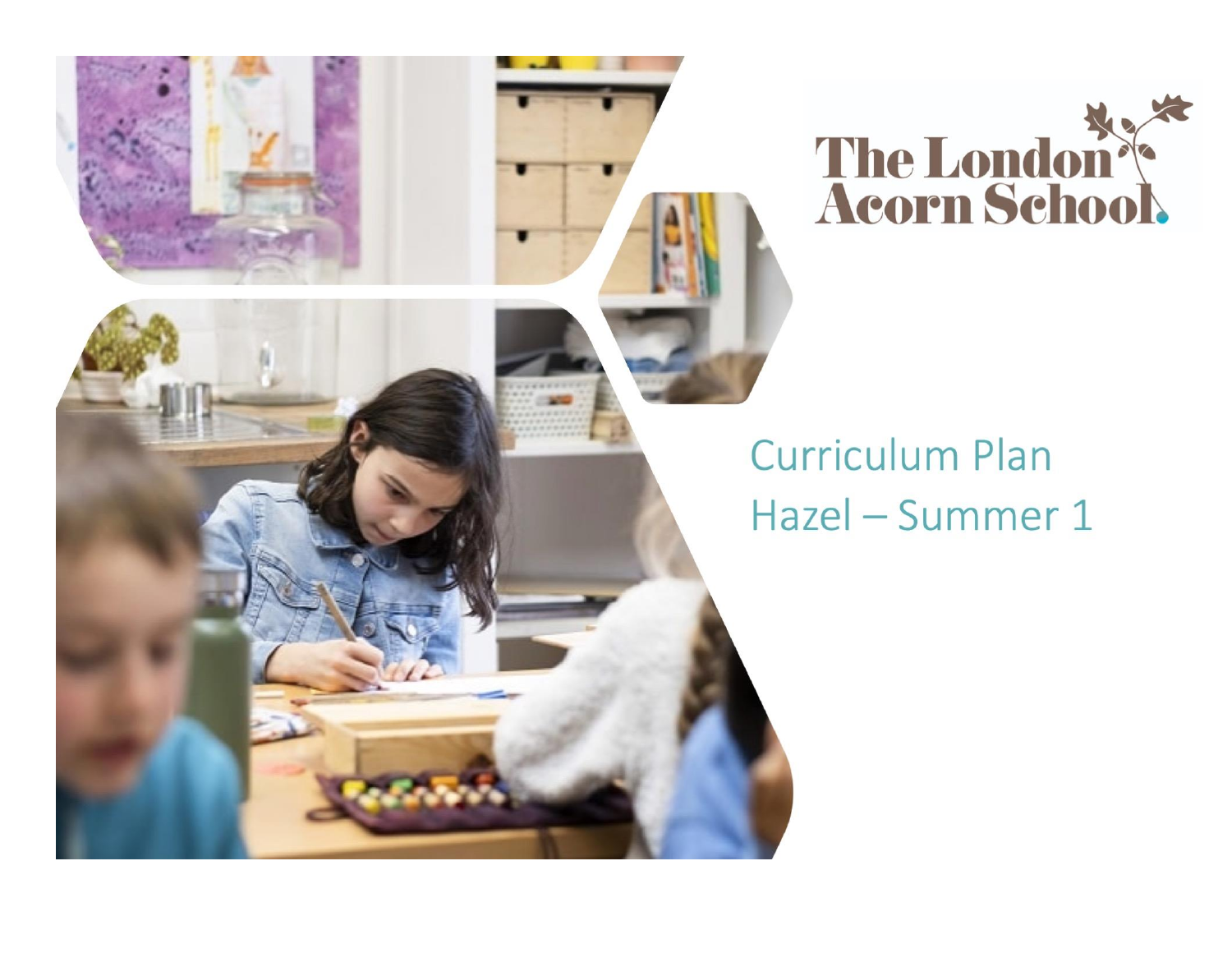# Programmes of Study

## Class 3 (Year Four) Term: Summer First half term

## Unit Title: FABULOUS FRANCE

#### Literacy Genres

Stories from other cultures: Madeline *Ludwig Bemelmans* (3 weeks) Instructions: (2 weeks) Creating Images: Paint Me A Poem [Babcock], *Grace Nicholls* (1 week)

#### Reading Enhancements

Rooftoppers, Katherine Rundell

| Literacy | Grammar                                                      | Maths | Number and Place Value                                                           |
|----------|--------------------------------------------------------------|-------|----------------------------------------------------------------------------------|
|          | To recognise how commas, connectives and full stops are      |       | Read, write and compare 4-digit numbers and place on a line; find 1000 more      |
|          | used to join and separate clauses.                           |       | or less than any given number; read, write and compare 5-digit numbers;          |
|          | To identify in their writing where each is more effective.   |       | recognise what each digit represents in a 5-digit number; read, use and          |
|          |                                                              |       | compare negative numbers in the context of temperature                           |
|          | To identify the common punctuation marks including           |       |                                                                                  |
|          | commas, semi-colons, colons, dashes, hyphens, speech         |       |                                                                                  |
|          | marks, and to respond to them appropriately when reading.    |       |                                                                                  |
|          | Writing to entertain:                                        |       | Decimals, percentages and their equivalence to fractions                         |
|          | Stories - Myths & legends                                    |       | Multiply and divide numbers by 10 and 100 including decimals (tenths and         |
|          | Descriptive and Narrative poetry                             |       | hundredths); read and write decimals (to 1 and 2 places), understanding that     |
|          | Characters/Settings                                          |       | these represent parts (tenths and hundredths) of numbers; mark 1-and 2-place     |
|          | Writing to inform:                                           |       | decimals on a line; count in tenths (0.1s) and hundredths (0.01s); multiply      |
|          | Recounts, Letters, Biographies, Newspaper articles and       |       | numbers with up to 2 decimal places by 10 and 100, and divide numbers by 10      |
|          | explanations                                                 |       | and 100; say the number one tenth and one hundredth more or less than a          |
|          | Writing to persuade:                                         |       | given number; round decimal numbers to the nearest whole number                  |
|          | Advertising - leaflets & brochures                           |       |                                                                                  |
|          | Letters and posters                                          |       |                                                                                  |
|          | Progression in Reading Comprehension                         |       |                                                                                  |
|          | Vocabulary /Inference/ predict/ explain/ retrieve/ summarise |       |                                                                                  |
|          |                                                              |       | <b>Mental Multiplication and Division</b>                                        |
|          |                                                              |       | Learn 11 and 12x tables; develop and use effective mental multiplication         |
|          |                                                              |       | strategies; use a vertical written method to multiply 3-digit numbers by 1-digit |
|          |                                                              |       | numbers; use rounding to estimate answers; use a written method to multiply      |
|          |                                                              |       | 3-digit numbers, including amounts of money by 1-digit numbers; multiply 2-      |
|          |                                                              |       | digit and 3-digit numbers by 1-digit numbers; understand how division            |
|          |                                                              |       | 'undoes' multiplication and vice versa; divide above the tables facts using      |
|          |                                                              |       | multiples of 10                                                                  |

The London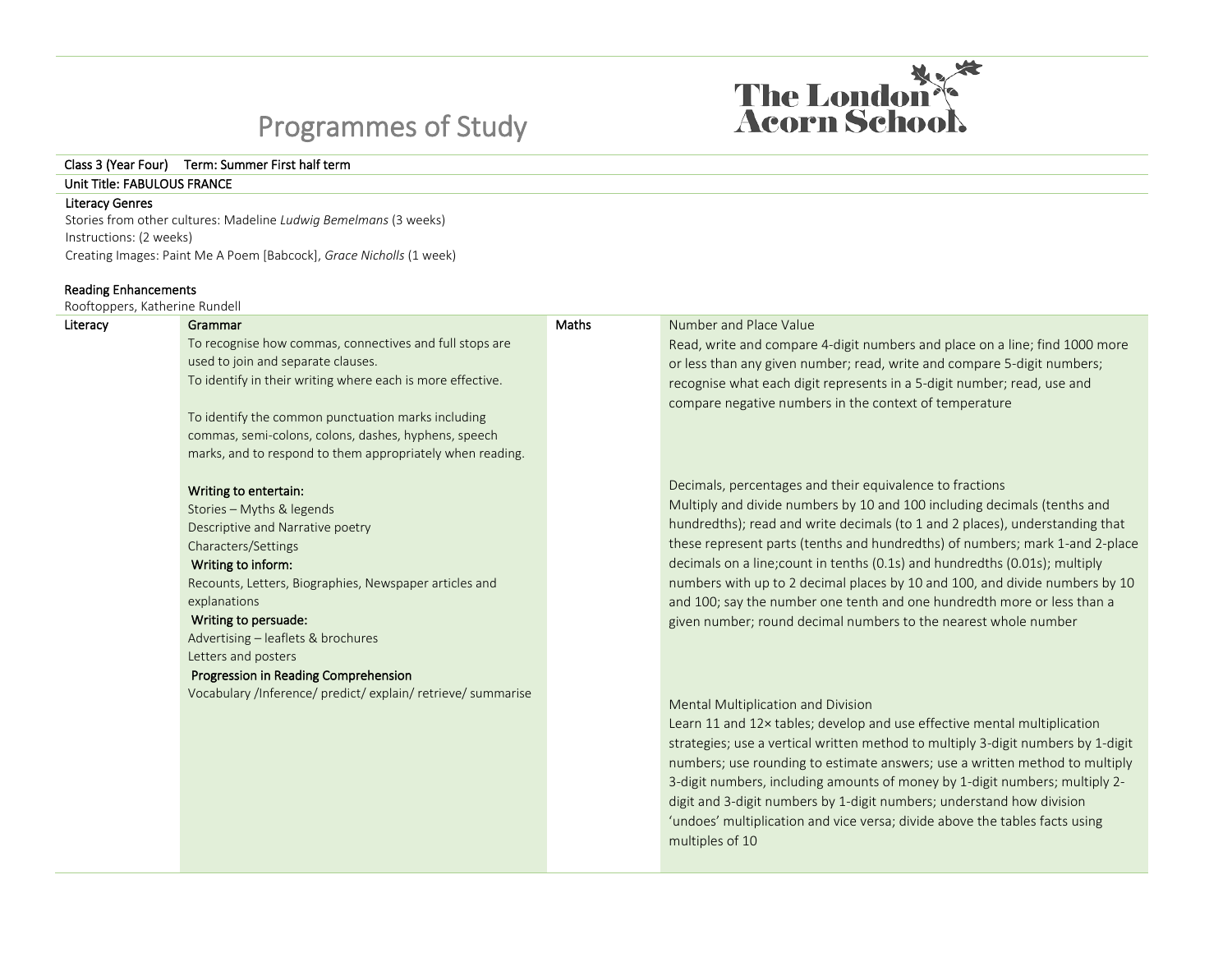|     |                                                                                 |                                  | Number and place value; Measurement; Geometry: properties of shapes<br>Recognise and read Roman numerals to 100; begin to know the history of our<br>number system including 0; calculate area and perimeter of rectilinear shapes<br>using multiplication and addition, or counting; recognise, name and classify 2D<br>shapes identifying regular and irregular polygons; sort 2D shapes according to<br>properties including types of quadrilaterals and triangles; revise 3D shapes,<br>consider 2D-shaped sides on 3D shapes, and sort shapes |
|-----|---------------------------------------------------------------------------------|----------------------------------|----------------------------------------------------------------------------------------------------------------------------------------------------------------------------------------------------------------------------------------------------------------------------------------------------------------------------------------------------------------------------------------------------------------------------------------------------------------------------------------------------------------------------------------------------|
| Art | <b>SCULPTURE-WIRE</b>                                                           | <b>Humanities</b><br>(Geography) | <b>PLACE KNOWLEDGE -FRANCE</b>                                                                                                                                                                                                                                                                                                                                                                                                                                                                                                                     |
|     | -Understand that structures have a specific design to<br>strengthen and support |                                  | -Know what Europe is and how it is constituted                                                                                                                                                                                                                                                                                                                                                                                                                                                                                                     |
|     | -Study the Eiffel Tower and its design, learn some facts                        |                                  | -Name and locate the countries of Europe                                                                                                                                                                                                                                                                                                                                                                                                                                                                                                           |
|     | associated with the structurester                                               |                                  | -Locate France and compare the similarities and differences with our own locality<br>in relation to the physical and human features                                                                                                                                                                                                                                                                                                                                                                                                                |
|     | -Understand the purpose of cross sectional drawing and use it                   |                                  |                                                                                                                                                                                                                                                                                                                                                                                                                                                                                                                                                    |

-Explore the diverse range of landscapes that France has to offer, including coasts and mountain ranges

-Use digital mapping to identify the features of France (google earth)

-Research a key human feature in France, the Channel Tunnel. Describe and understand its key aspects including trade links and economic activity

-Strengthen, stiffen and reinforce complex structures

-Use cutting and joining skills using wire and coils to add

-Explore ways of strengthening though the use of prototypes

in their design

shape

| Relationships and | Stonewall – Danni's Story                                    | <b>Forest School</b> | Effect of invasive species on riverbank structure - ID and remove Himalayan              |
|-------------------|--------------------------------------------------------------|----------------------|------------------------------------------------------------------------------------------|
| Health            | -Know the characteristics of friendships, including mutual   |                      | Balsam.                                                                                  |
|                   | respect, trustworthiness, loyalty, kindness, generosity and  |                      | Bat (echolocation) game.                                                                 |
|                   | trust, sharing interests and experiences.                    |                      | Weave midsummer crowns, make mandala.                                                    |
|                   | -Know that friendship involves supporting with problems and  |                      | Whittle, drill and knot mini sail boats, test position/weight/height of leaf sails; test |
|                   | difficulties.                                                |                      | on river.                                                                                |
|                   | -Know there are different ways to express gender             |                      |                                                                                          |
|                   | -Know how to recognise who to trust and who not to and how   |                      |                                                                                          |
|                   | to judge a friendship that is making them feel unhappy or    |                      |                                                                                          |
|                   | uncomfortable.                                               |                      |                                                                                          |
|                   | -Explore the concept of 'real boy', 'real girl'              |                      |                                                                                          |
|                   | -Know that bullying has a negative & often lasting impact on |                      |                                                                                          |
|                   | mental wellbeing                                             |                      |                                                                                          |